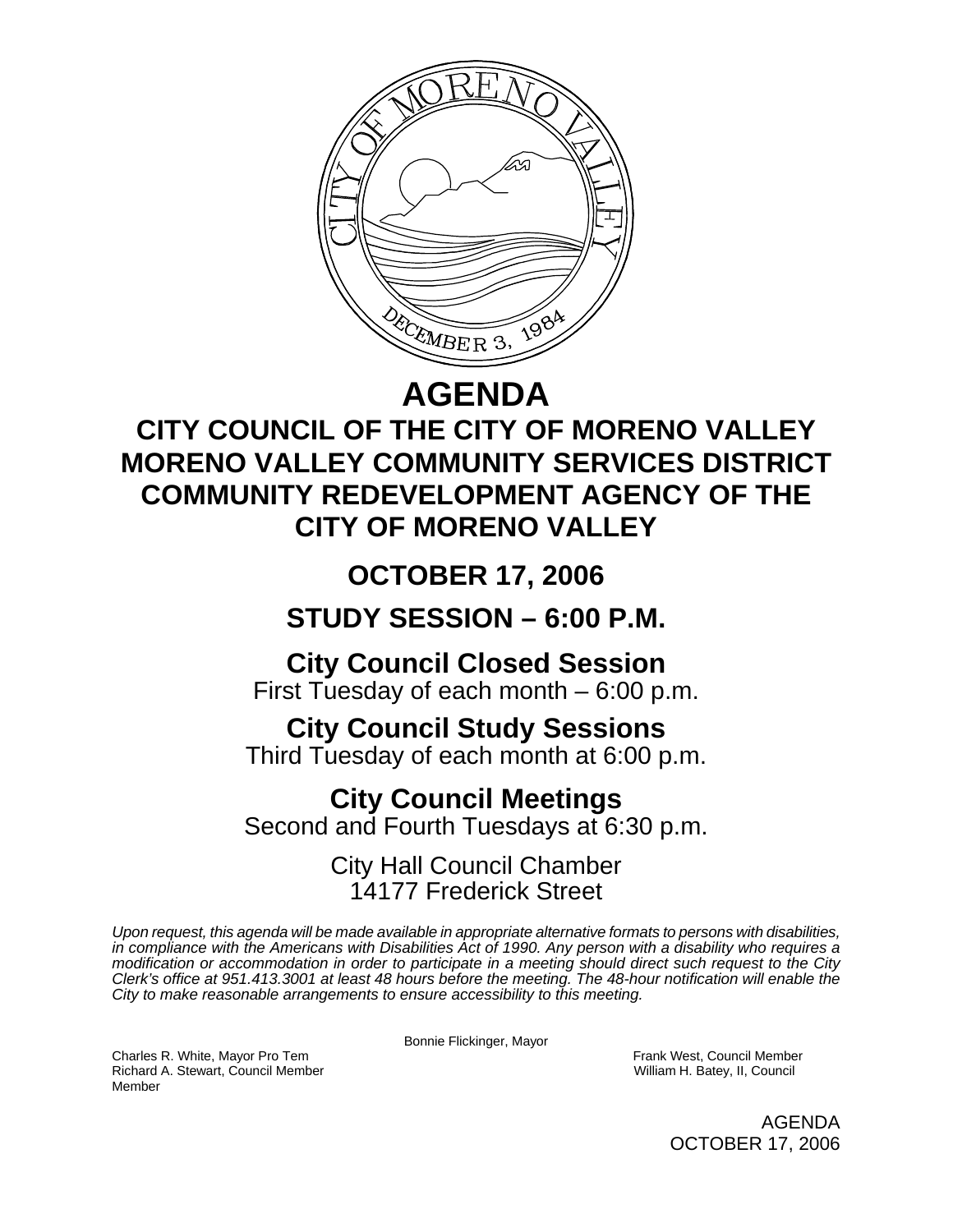#### **AGENDA MORENO VALLEY CITY COUNCIL MORENO VALLEY COMMUNITY SERVICES DISTRICT COMMUNITY REDEVELOPMENT AGENCY OF THE CITY OF MORENO VALLEY STUDY SESSION - 6:00 P.M. OCTOBER 17, 2006**

- **CALL TO ORDER**
- **PLEDGE OF ALLEGIANCE**
- **INVOCATION**
- **ROLL CALL**
- **INTRODUCTIONS**

#### • **PUBLIC COMMENTS ON MATTERS EITHER ON THE AGENDA OR ANY SUBJECT NOT ON THE AGENDA UNDER THE JURISDICTION OF THE CITY COUNCIL**

There is a three-minute time limit per person. Please complete and submit a BLUE speaker slip to the City Clerk. All remarks and questions shall be addressed to the presiding officer or to the City Council and not to any individual Council Member, staff member or other person.

- 1. Reports on Reimbursable Activities  $\cdot$
- 2. Financial Options for Constructing a New Main Library **(Finance/20 Min.)**
- 3. Noise Ordinance **(CA/15 Min.)**
- 4. City Council Requests and Communications

(Times shown are only estimates for staff presentation. Items may be deferred by Council if time does not permit full review.)

 $\div$  Oral Presentation only – No written material provided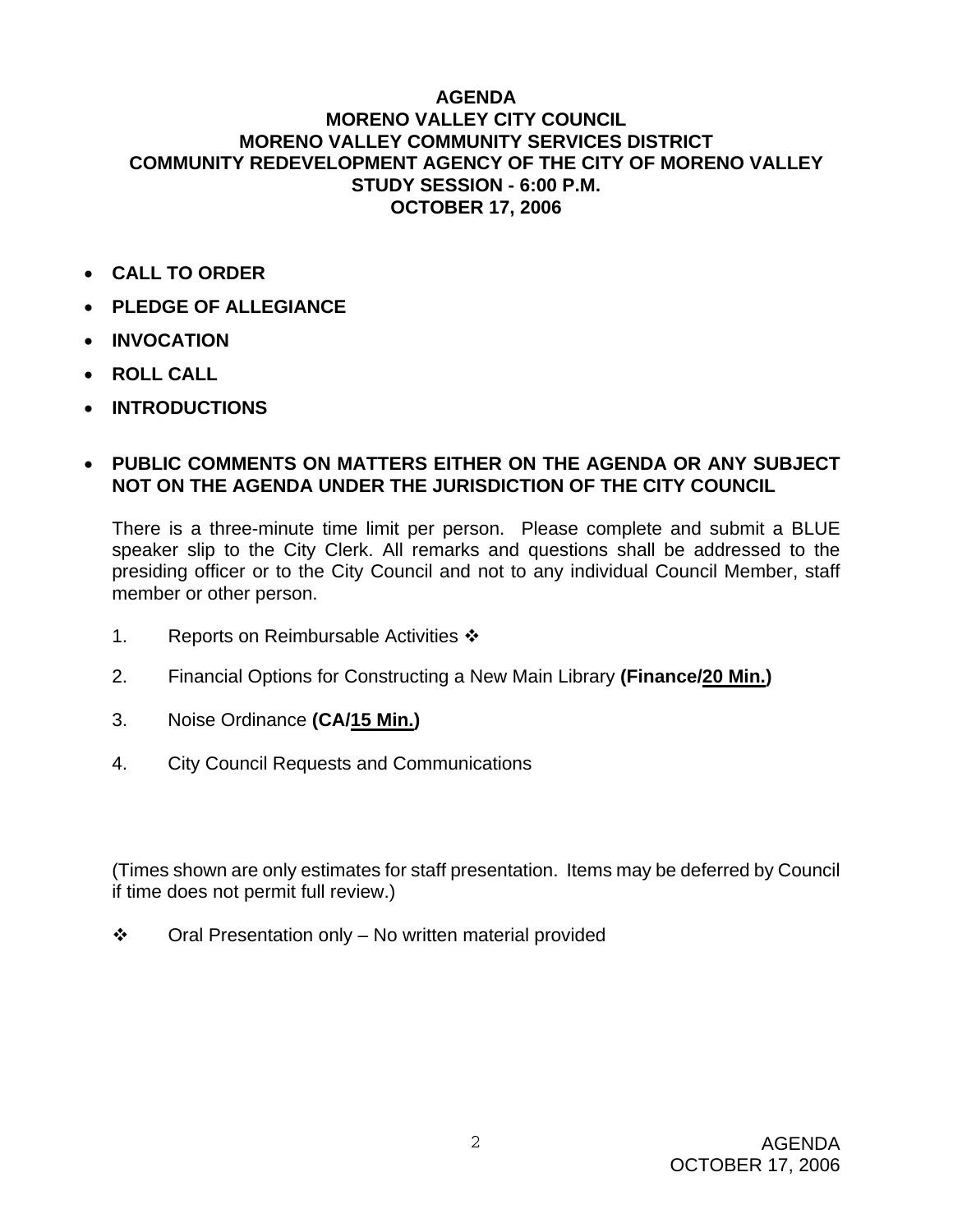#### **CLOSED SESSION**

A Closed Session of the City Council of the City of Moreno Valley will be held in the City Manager's Conference Room, Second floor, City Hall. The City Council will meet in Closed Session to confer with its legal counsel regarding the following matter(s) and any additional matter(s) publicly and orally announced by the City Attorney in the Council Chamber at the time of convening the Closed Session. The Closed Session will be held pursuant to Government Code:

- 1) SECTION 54956.9(b) (1) CONFERENCE WITH LEGAL COUNSEL SIGNIFICANT EXPOSURE TO LITIGATION Number of Cases: 2
- 2) SECTION 54956.9(c) CONFERENCE WITH LEGAL COUNSEL INITIATION OF **LITIGATION** Number of Cases: 2
- 3) SECTION 54956.8 CONFERENCE WITH REAL PROPERTY NEGOTIATOR

| a) | Property:                                         | 14331 Frederick Street, Moreno Valley, CA<br>APN: 297-220-023                                                                   |
|----|---------------------------------------------------|---------------------------------------------------------------------------------------------------------------------------------|
|    | Owner:                                            | Moreno Valley Gateway, Ltd                                                                                                      |
|    | <b>Owner's Negotiators:</b><br>City's Negotiator: | Garfield L. Logan                                                                                                               |
|    | <b>Under Negotiation:</b>                         | Price and terms of payment                                                                                                      |
| b) | Properties:                                       |                                                                                                                                 |
|    | Owner:<br><b>Owner's Negotiator:</b>              | 15320 Perris Boulevard, Moreno Valley, CA<br>APN: 486-084-002<br>Alejandra Ortega<br>Ray Ortega                                 |
|    | Owner:<br><b>Owner's Negotiator:</b>              | 15332 Perris Boulevard, Moreno Valley, CA<br>APN: 486-084-003<br>Carmen Ortega<br>Ray Ortega                                    |
|    | Owner:<br>Owner's Negotiator:                     | 15344 Perris Boulevard, Moreno Valley, CA<br>APN: 486-084-004<br>Elisa Alvarez<br>Ray Ortega                                    |
|    | Owner:<br><b>Owner's Negotiator:</b>              | 15333 Shelia Street, Moreno Valley, CA<br>APN: 486-084-014<br><b>Christopher Rodriguez</b><br>Terry Sanchez, Golden Home Realty |
|    | Agency's Negotiator:<br><b>Under Negotiation:</b> | Mitch Slagerman<br>Price and terms of payment                                                                                   |
|    |                                                   |                                                                                                                                 |